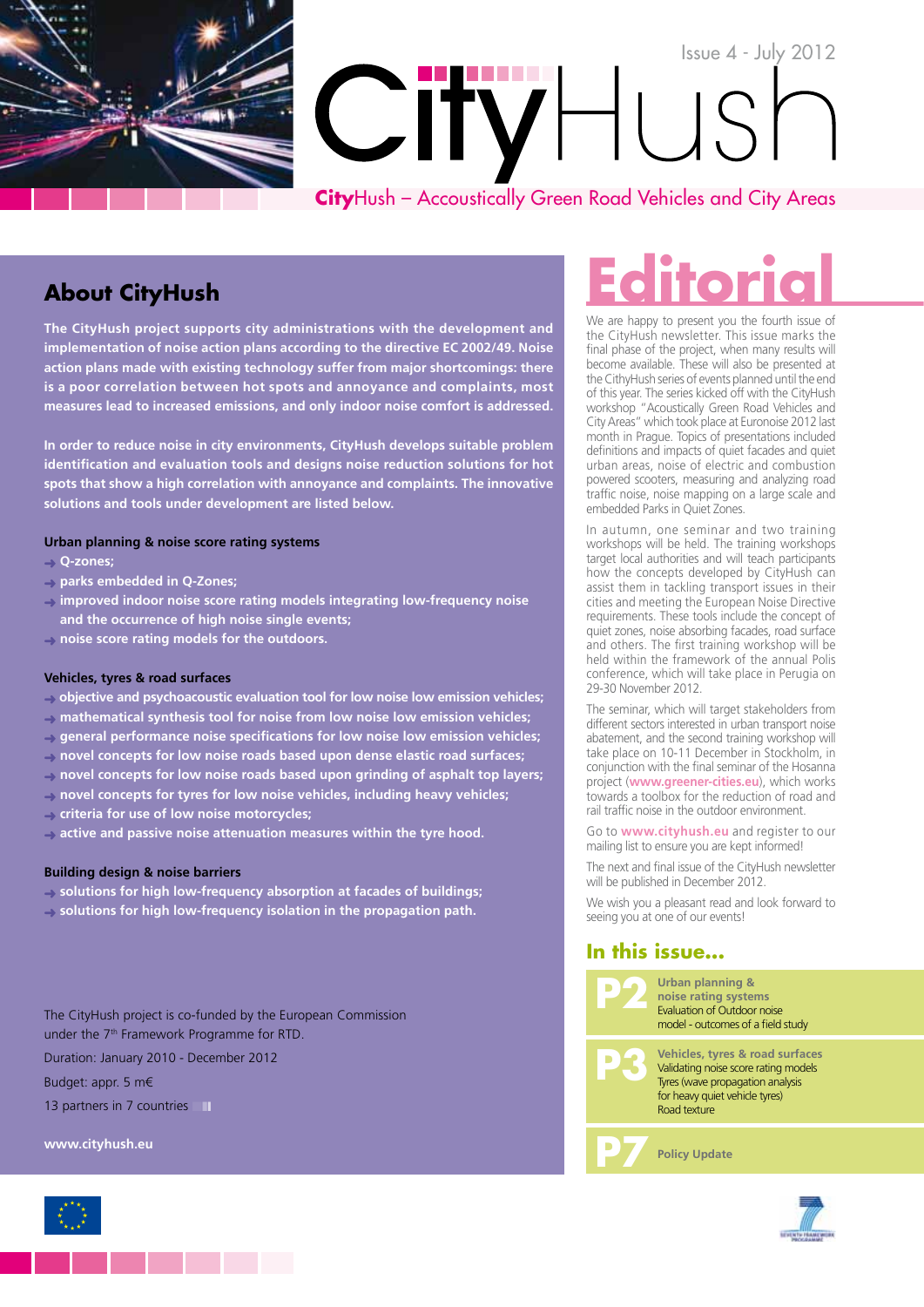## **Evaluation of outdoor noise in urban recreational areas**

*The impact of transport noise on human health has primarily been studied for the home environment, with the facade exposure level as a determinant.* 

*However, urban residents may travel, work and recreate outdoors during many hours of the day, and outdoor noise may also affect their health and well-being.* 



Previous studies have shown that aircraft noise is perceived as annoying by visitors of natural recreational areas, and that road traffic noise may reduce the perceived quality of the acoustic environment in recreational areas. It is not clear, however, whether this more negative evaluation is associated with a reduction in physiological and mental restoration while visiting a natural

environment. It was hypothesized that outdoor transportation noise may impair the restorative aspects of a natural outdoor environment. This hypothesis was tested in an urban park in the Netherlands, where 52 participants were monitored during a walk either in a relatively noisy area nearby a highway, or in a quieter area further away from the highway. Self-report measures such

as annoyance and mood state were taken into account, while heart rate and blood pressure were monitored to assess possible restorative effects of the environment on physiology. Noise exposure was individually assessed to enable the establishment of relationships between exposure and human response.

Annoyance due to highway noise as well as perceived interference of highway noise with natural quiet were found to be higher in the relatively noisy than in the quiet walking conditions. Furthermore, individual noise exposure correlated with each of the four evaluation measures (perceived quietness and soundscape quality, and annoyance and interference due to highway noise). No effects of walking conditions or individual noise exposure were found on physiology and mood. Effects on the evaluation measures suggest that above an A-weighted sound level of around 50 dB (averaged over the park visit), more than half of the visitors will report annoyance and interference by highway noise, less than half of the visitors will perceive the area as quiet, and less than 70% will perceive the soundscape as good. The results complement earlier findings on outdoor annoyance and may have implications for urban planning, indicating the need for a restriction of transport noise in outdoor urban recreational areas.

In the context of the EU Environmental Noise Directive (END), it is important to be able to assess the impact of environmental noise in the outdoor situation on residents. The END promotes the preservation and creation of quiet areas, both in urban and in rural areas, and stresses the need for supplementary noise indicators for quiet areas. However, measures directed towards a more quiet outdoor situation, in so far as they are not reflected in façade levels, will not show up in health assessment indicators. Based on current knowledge and additional data from the field study, a noise score rating model for pedestrians and visitors of parks was designed. In this rating model, indicators for outdoor noise can be combined with information about the number of people making use of the area to predict the overall annoyance response, i.e. the percentage (or number) of visitors that is expected to be annoyed by noise in a given area.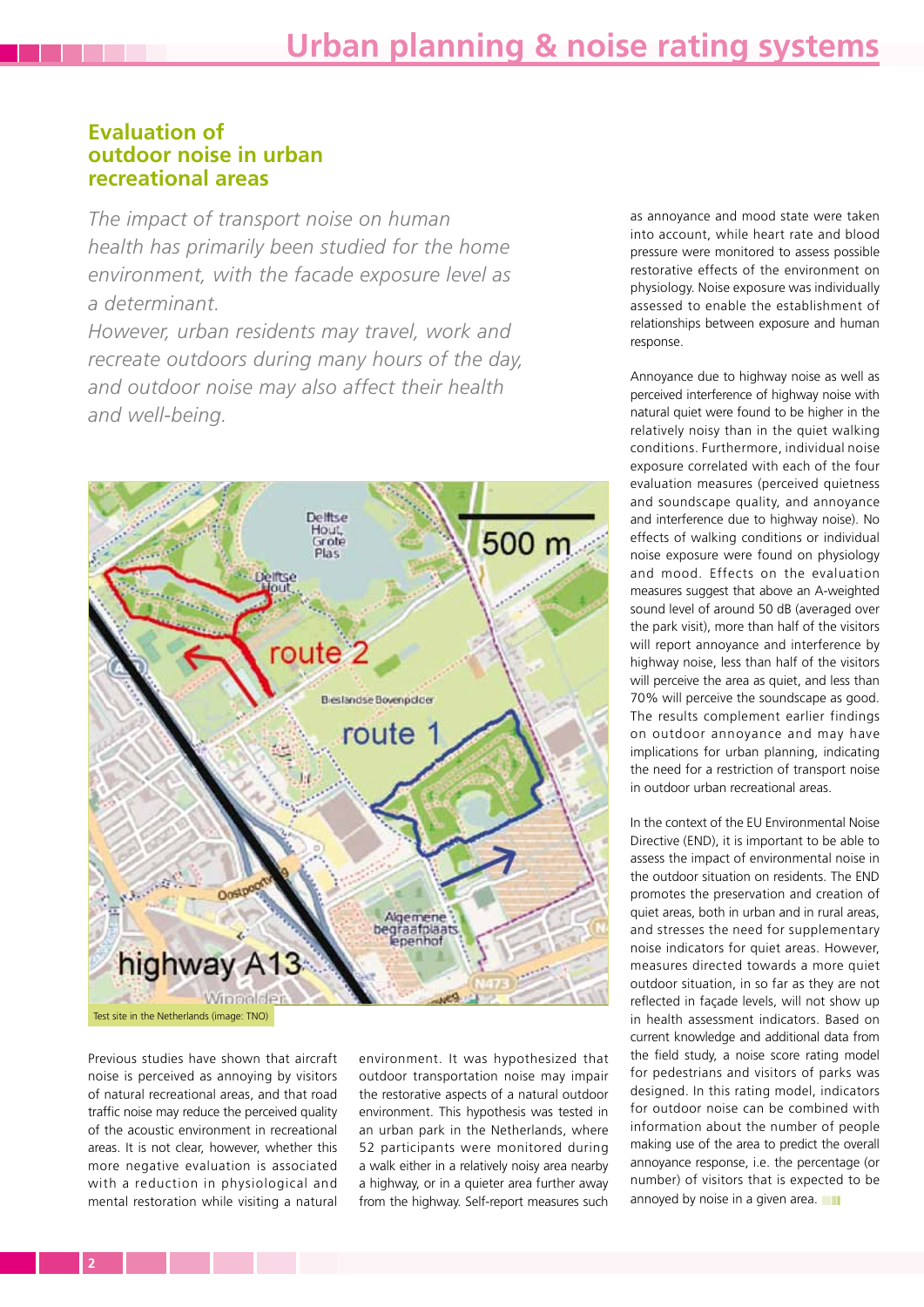## **Validating noise score rating models: The case of Athens**

*Within the CityHush project, noise score rating models are being validated through a case study in Athens. Chosen locations are the Kerameikos archaeological green area & museum and the Gazi municipal cultural area and park, which allow including Q-Zones and embedded parks. Noise score models for indoor and outdoor noise will be used.* 

In the coming three months, a detailed analysis with different noise score rating models will identify the actual and perceived benefits of the noise effects and impact of Q-Zones and embedded parks. Also, situations will be analysed with high noise levels from motorcycles, as well as situations with low frequency noise annoyance. The picture below shows the Athens validation site with Q-zone (red marked) and embedded park (green crosshatched). The surroundings of the Q-zone will not be considered.



The aim of the different noise investigations at the Athens validation site is to apply the evaluation tools (noise score model for residents and park visitors, capacity of embedded park, noise distribution,…) on traffic scenarios with different compositions of the traffic fleet and different background noise levels (caused by rail). The different traffic scenarios, with no influence of the traffic flow outside the Q-zone, are listed in the table below.



and museum as well as the Gazi municipal cultural area and park (image: TTE)

| <b>Scenario</b>       | <b>Description</b>                                                                                                                                                                                |
|-----------------------|---------------------------------------------------------------------------------------------------------------------------------------------------------------------------------------------------|
| SO <sub>1</sub>       | Status Quo traffic composition<br>(cars, trucks, scooters, motor<br>bikes) and real background noise<br>caused by rail                                                                            |
| <b>SO<sub>2</sub></b> | S01 + speed reduction at Piräus<br>Avenue (main road through the<br>Q-zone and park) + 50 % electric<br>scooters and motor bikes within<br>the fleet at all road sections within<br>the Q-zone    |
| 503                   | $502 + 5$ dB reduction of<br>background noise from rail                                                                                                                                           |
| SO4                   | S01 + speed reduction at Piräus<br>Avenue (main road through<br>the Q-zone and park) + $100\%$<br>electric scooters and motor bikes<br>within the fleet at all road sections<br>within the Q-zone |
| <b>SO5</b>            | $504 + 5$ dB reduction of<br>background noise from rail                                                                                                                                           |
| S <sub>06</sub>       | S04 + 20% electric cars                                                                                                                                                                           |
| <b>SO7</b>            | $506 + 5$ dB reduction on railway noise                                                                                                                                                           |

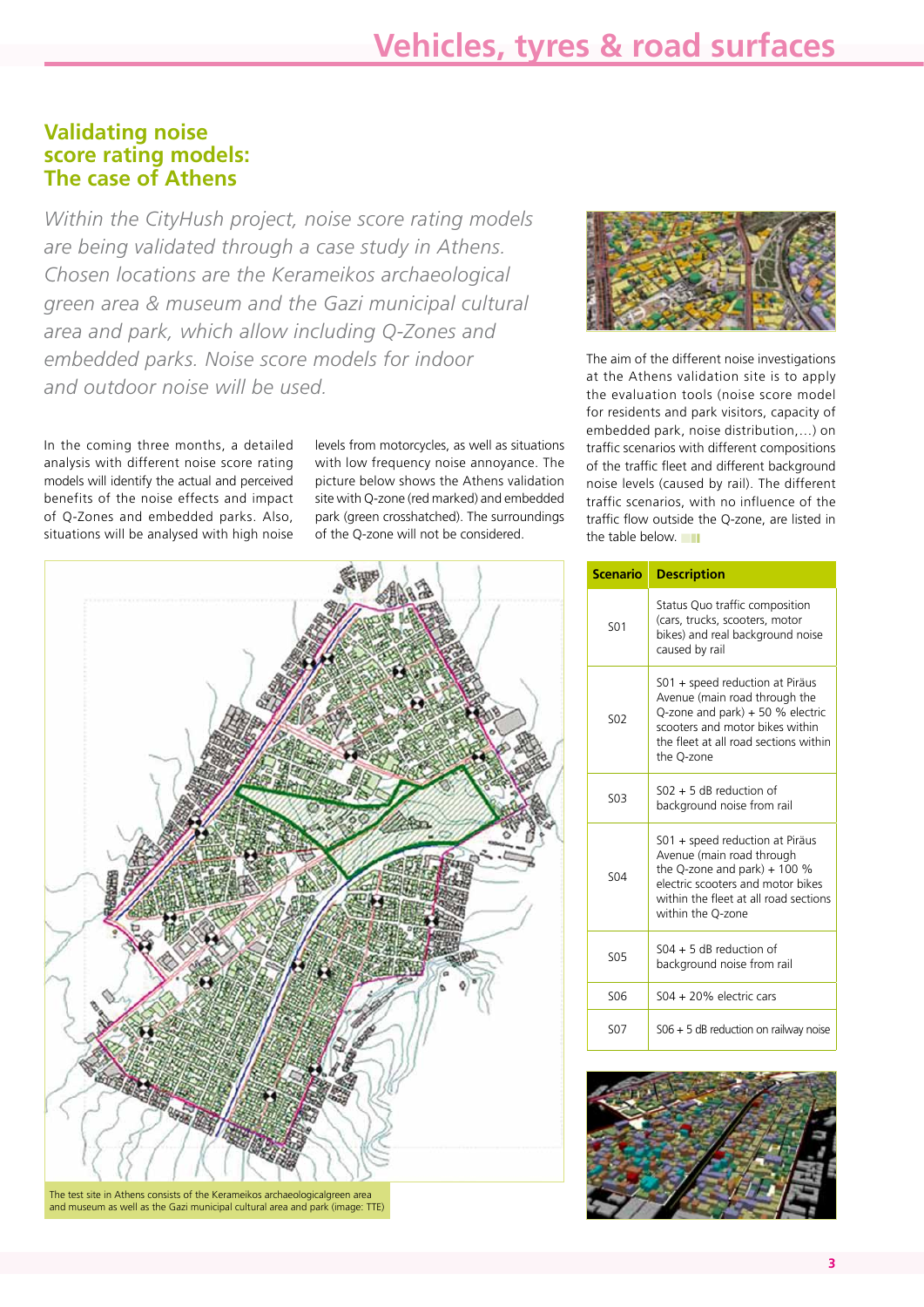## **Mitigating the 'horn effect'**

*Horns are great for transmitting sound efficiently. As Figure 1 shows, our ancestors used them to good effect in the days before electronic amplification was possible. Unfortunately, what was good news for music lovers is bad news for the urban populace. The horn-shaped region formed by the tyre belt and road surface (see Figure 2) leads to efficient amplification of the sound created by tyre vibrations: tyre noise. As a result, for a given source, the sound perceived can be increased as much as four times over its level if the tyre were absent. Research within CityHush aims to identify how the basic dimensions of a tyre should be modified to mitigate this 'horn effect'.*



Figure 1. Using horns to improve the efficiency of sound transmission.

The horn effect is assessed by calculating the amplification, relative to the tyre-absent case, of a sound source on the tyre belt. This calculation is repeated for all possible belt locations to produce a 'map' of the amplification. Two examples are shown in Figure 3. The horizontal direction represents the distance around the 'unwrapped' tyre belt, and the vertical direction distance across the belt. The colour indicates the level of amplification in decibels (dB). The plots are for a single sound frequency in the audible range. For detailed assessment, different frequencies are considered.

The maps in Figure 3 are for tyres with belt widths equal to one-eighth (upper) and one-half (lower) of their diameter. These geometries are, respectively, significantly narrower and slightly broader than typical current car tyres. The horn amplification of the narrower geometry is clearly much lower than that of the broader. Note also that it applies over a smaller width (the plots are scaled to the same vertical size, but the narrower tyre is one-quarter the width of the broader). Both these observations imply that the narrower tyre would be significantly quieter.





Figure 2. Noise sources in the horn-like region between the road and the tyre belt are preferentially amplified.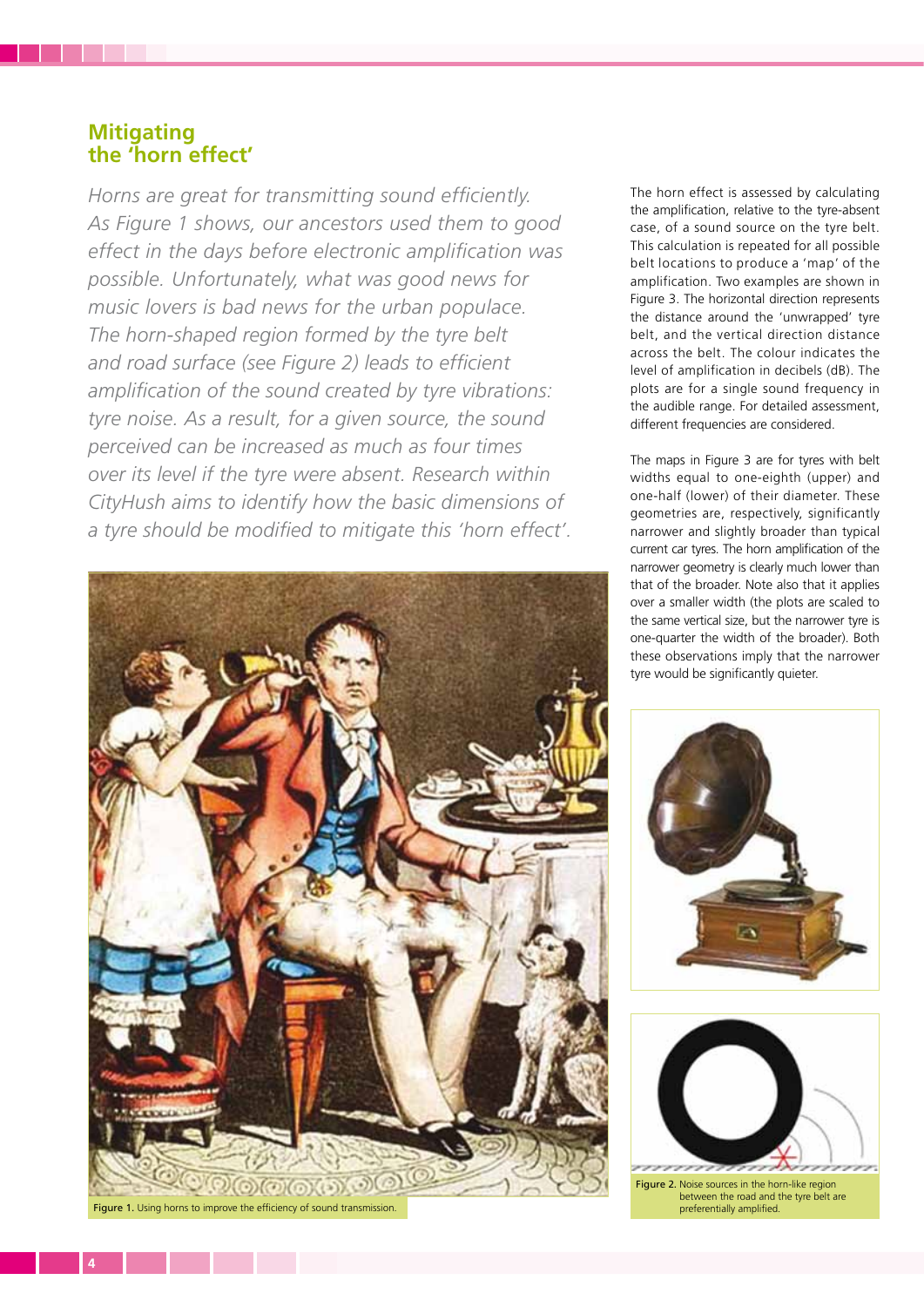

In reality, simply making tyres narrower without other alterations may not be practically possible; for example, it might mean that they could no longer support their design load. For this reason, the research has also compared a narrow belt with a large diameter against a wide belt with a smaller diameter, with both geometries having the same product of width and diameter. Figure 4 shows an example of the results, with the narrower tyre again represented by the upper map. Even when its diameter is increased in this way, the narrow tyre has much lower horn amplification than the broader one.

This study suggests that making tyres narrower would be a simple and powerful way to reduce their noise. It applies across the entire range of audible frequencies, and to both truck and car tyre sizes.



For a given source, the sound perceived can be increased as much as four times over its level if the tyre were absent. Research within CityHush aims to identify how the basic dimensions of a tyre should be modified to mitigate this 'horn effect'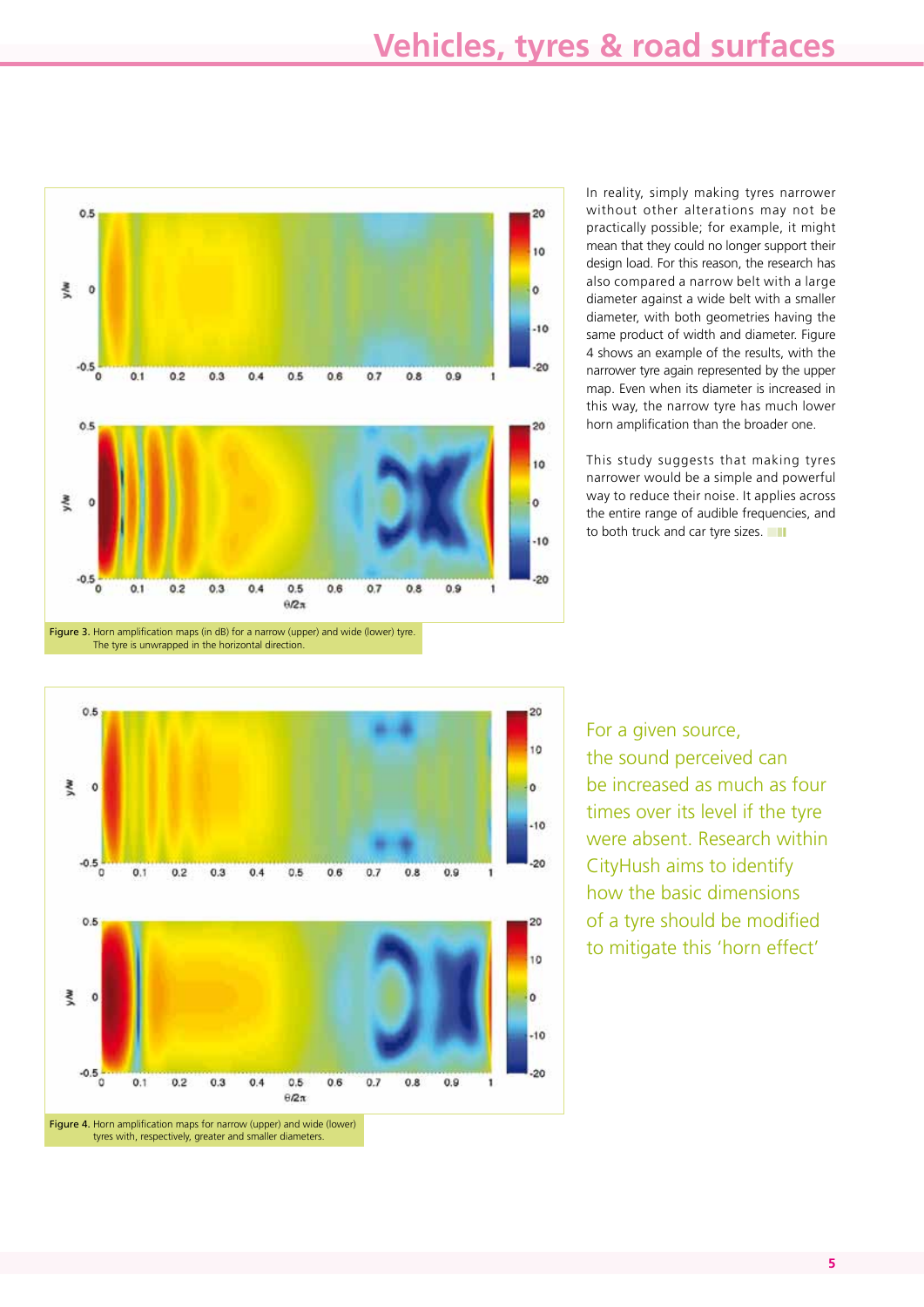## **Development of a low noise road surface for inner city areas**

*In the previous issue of the newsletter, we already reported on the first results of the CityHush study on low noise road surfaces for inner city areas. The 'smooth' dense road surface for inner-city applications was studied. By carefully selecting the size distribution of the stone ballast in the asphalt mix, it was expected that a smooth surface with a high wear rate could be achieved.*

for frequencies above 1000 Hz, the smooth dense ABS 4 pavement gives higher noise levels of about 3 dB-units. For frequencies below 1000 Hz, the same pavement gives reduced noise levels of about 3 dB-units. This means that a rough texture leads to a lower noise at high frequencies. This is judged to be due to the leakage through the air gaps between the stones. At lower frequencies, the road surface excitation of the noise is lower due to the smooth surface. The measurements show that the potential reduction of noise only due to

Two questions were to be answered. The first was if it is possible to reproduce the texture in field using ordinary large scale asphalt machines. The second was how much the texture will affect the noise emission.

Three new road surfaces with different prescriptions were tested on Arvid Lindmans Gata in Gothenburg. As reference, one new standard road surface (8mm stone size) and one worn road surface with 11 mm maximum stone size (only for the CPXmeasurement) were used. Except for the two recipes from the laboratory, one surface with 4mm maximum stone size was also tested.

The tyre/road noise at "Arvid Lindmans gata" was assessed using the CPX-method. The first measurements were done only one week after the implementation of the pavement because of the upcoming winter. This meant that all pavements were "soft", which also resulted in reduced noise levels for all pavements. Compared to an old standard pavement with 11 mm stone size, all pavements showed a noise reduction of about 5-6  $dB(A)$  units, but the difference between the tested surfaces was small.

In spring 2012, the texture in the wheel tracks was more like the texture in the laboratory. The difference in noise emission for the two test surfaces was almost 2 dB(A) units and it was the rough texture that gave the lowest noise levels, the major reason for this being the leakage effects in the gaps between the stones.

Despite the fact that the results didn´t differ very much on the total noise level for the first CPX measurements, some interesting results were found. In figures 1-2, it can be seen that



Figure 1. Tire/road noise measured for the new road surfaces on Arvid Lindmans gata. Measurements performed <1 months after production.



Measurements performed >7 months after production. The 8 mm road surfaces are also compared to a road surface with 4 mm max. stone size and a worn road surface with 11mm max ston size.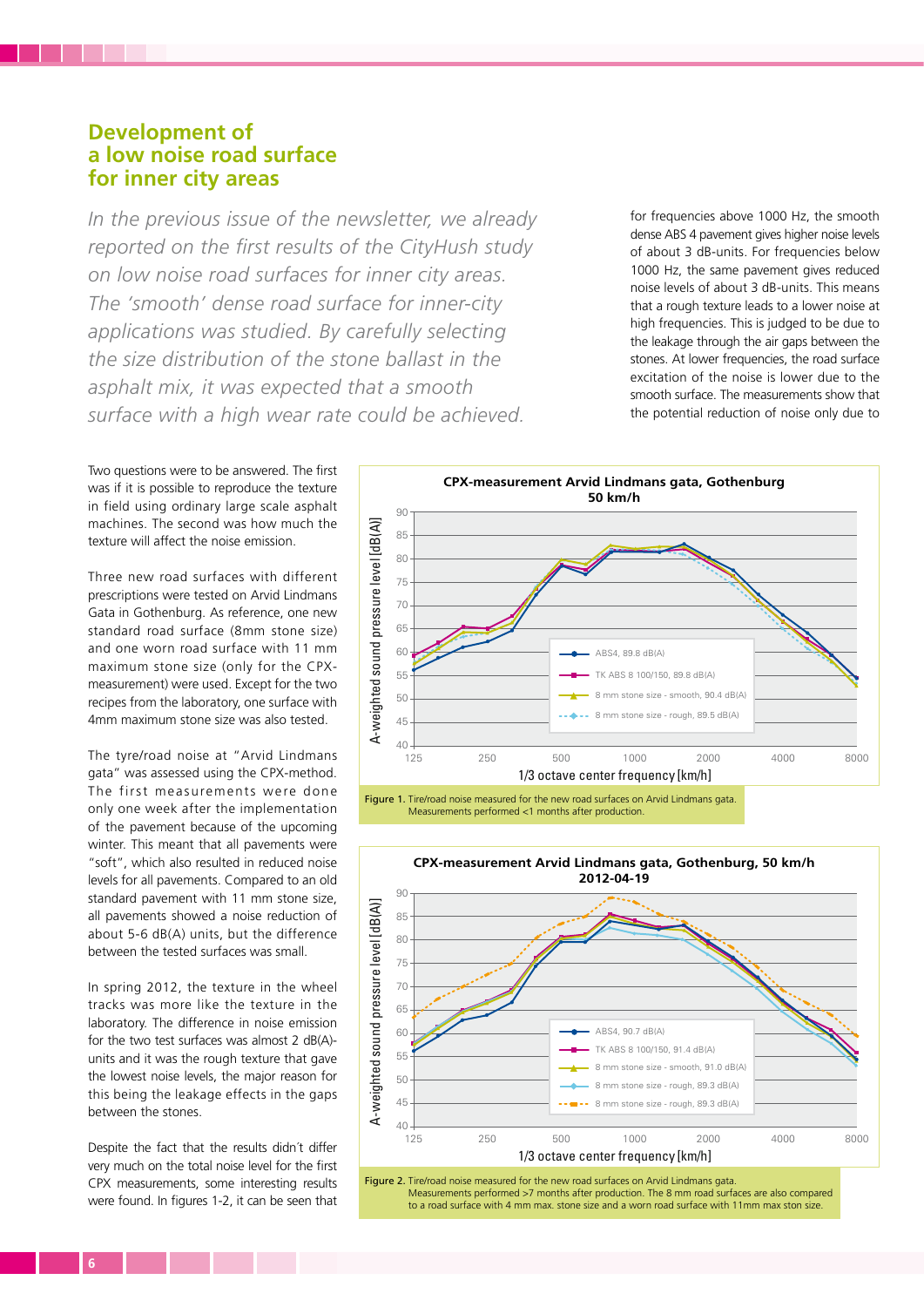Figure 3. Measured tyre/road noise for the smooth and rough road surface. Measurements performed >7 months after production.

road texture is around 3 dB(A) for pavements using the same maximum stone size.

The tests carried out this spring (see figures 2-3) show that the rough texture with 8 mm maximum stone size gives around 2 dB(A) units less noise compared to the smooth texture with the same maximum stone size. From these results, it looks like the optimal texture should be rough but with a maximum stone size of not more than 8 mm.



## *Last December, the European Commission put forward a draft regulation to reduce noise produced by cars, vans, buses, coaches, light and heavy trucks. The proposal is to lower noise limit values in two steps of each 2 dB(A) for passenger cars, vans, buses and coaches. For trucks, the reduction would be 1 dB(A) in the first step and 2 dB(A) in the second step.*

The first step is to apply two years after the publication of the text, once approved by the EP and Member States, and the second step is foreseen three years thereafter. Altogether, these measures will reduce vehicle noise nuisance by some 25%. In addition, the Commission intends to introduce a new and more reliable test method to measure sound emissions. Moreover it is proposed that electric and hybrid electric vehicles can be fitted optionally with sound generating devices which would make these cars safer. Noise emissions limits have not changed since 1996 despite increasing traffic.

The World Health Organisation concluded that traffic related noise may account for 1 million healthy years of life lost per year in Western Europe. Hence, reduction of traffic noise is essential to improve the health and quality of life of Europe's citizens.

### **New test method**

The proposal on reducing vehicle noise includes passenger cars, vans (light commercial vehicles), buses, light trucks, coaches and heavy trucks. It will ensure that the noise levels of new vehicles will be measured by a new and more reliable test method.

To this end, so-called additional sound emission provisions (ASEP) will be included. These are preventive requirements which will ensure that the sound emissions of a vehicle under street driving conditions will not differ significantly from what can be expected from the type-approval test result for this specific vehicle.

#### **Electric and hybrid electric vehicles**

So-called 'Approaching Vehicle Audible Systems' requirements shall ensure that only adequate sound generating devices are used which will also lead to a harmonisation of the applied technology. The fitting as such would remain an option for the vehicle manufacturer. This will increase road safety and undoubtedly help avoiding roadaccident injuries.

#### **A global benefit**

Having the same basic rules throughout the EU makes it easier to buy, sell and use vehicles in any Member State – and ensures equal health, safety and environmental standards across the EU.

## **EU Policy Update**

With this proposal the current EU rules applicable to noise emissions from vehicles will be updated and further aligned with internationally recognised UN standards. This should enable to improve market access for European car manufacturers in those third countries which are contracting parties to the UNECE Agreement of 1958 and thus boost the competitiveness of European industry.

#### **Next steps**

The proposal, if adopted by the Parliament and Council, will replace the existing Vehicle Noise Directive (70/157/EEC). The proposal is currently being considered in the European Parliament by the Environment Public Health and Food Safety (ENVI) Committee, with opinions being provided by the Transport and Tourism (TRAN) and Internal Market and Consumer Protection (IMCO) Committees. The TRAN and IMCO opinion committees voted in June, while the ENVI Committee vote planned for 10 July has been postponed to 19 September. As a result, The European Parliament vote planned for October will also have to be pushed back, most probably to December or possibly January 2013. The Council has not yet addressed the file.

#### Source:

http://europa.eu/rapid/pressReleasesAction. do?reference=IP/11/1520&format=HTML

#### More information:

http://ec.europa.eu/enterprise/sectors/ automotive/documents/proposals/index\_ en.htm